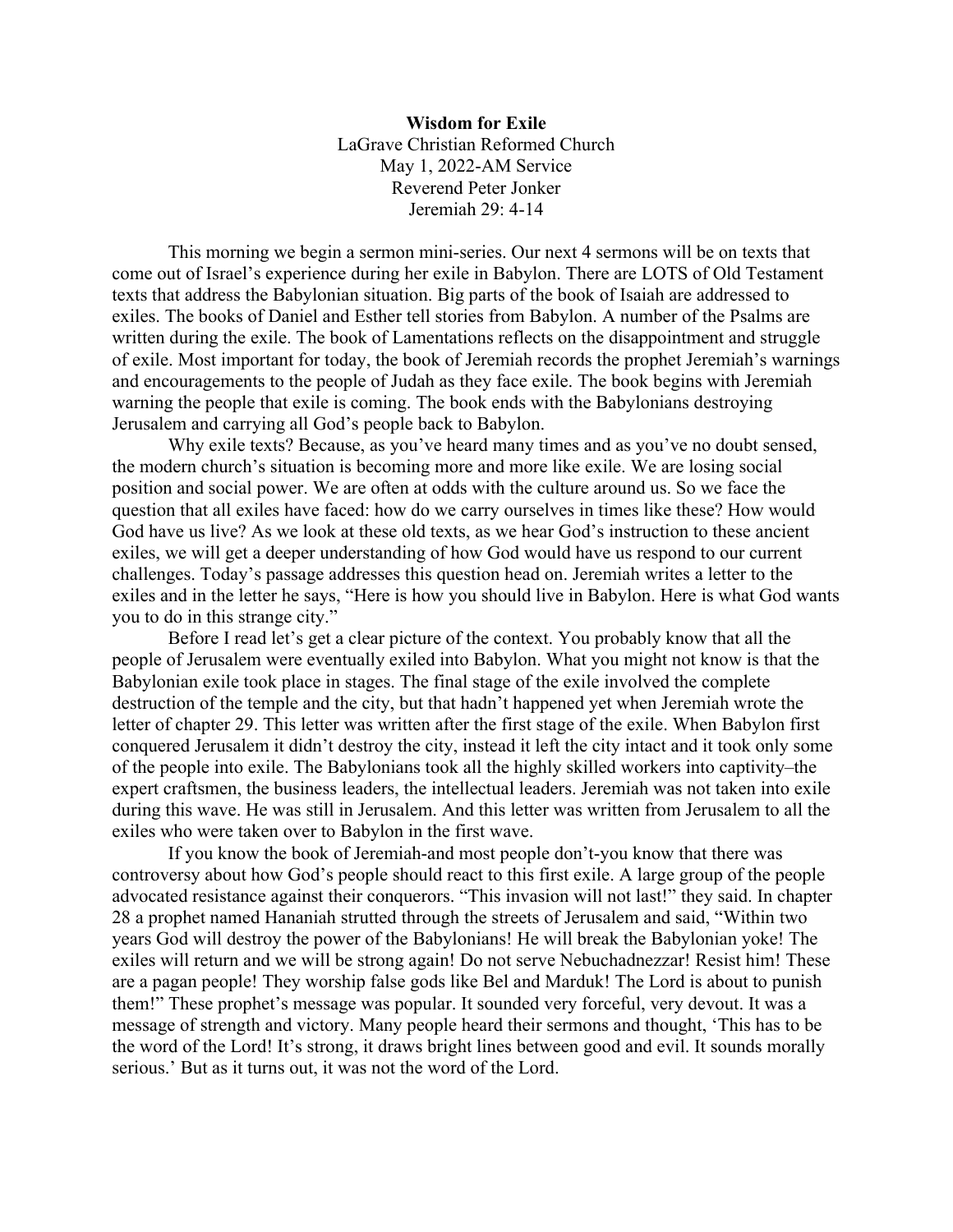So, how do we relate to the culture around us? When we are in an exile position, when we find ourselves surrounded by a culture that doesn't share our values, how do we live? In Jeremiah 29, God answers that question, and the answer Jeremiah gives represents a kind of middle way. Before they read Jeremiah's letter, the exiles would have been presented with two very different options for relating to the people around them.

On the one hand, there was the posture suggested to them by the Babylonians. The Babylonians were actually really clever in their dealings with conquered people. Before Babylon, most conquering armies would enslave the people they conquered. That was the approach of the Egyptians, right? Give them menial jobs–brickmaking in the case of the Egyptians–and use brute force to keep them in servitude. The Babylonians were certainly willing to use brute force, but their approach was subtler. They didn't just make you into a slave. Remember who the Babylonians took during the first exile? It was the skilled laborers and educated classes. They took who they saw as Jerusalem's most talented citizens and then they allowed them to participate, more or less fully, in the Babylonian economy. Think of Daniel and his friends. They weren't slaves. They weren't making bricks. They had high level government jobs. They were executives.

Why did the Babylonians do that? Well, as any employer knows it's always good to have smart people working for you, but their larger strategy was *assimilation*. Rather than holding them down with brute force, they wanted to invite them to enjoy the fruit of Babylonian prosperity and the joys of Babylonian culture until they willingly gave up their identity as Jews and became Babylonians. That's assimilation. You see that strategy in the story of Daniel. Remember what they did to Daniel when he got to Babylon? They not only gave him a government job, they also gave him a new name, a Babylonian name: Belteshazzar. Do you know what Belteshazzar means? My god is Bel. Bel is one of the Babylonian Gods. You see the assimilation strategy in the name. "Daniel, you are a smart guy, come work for us. Hey Daniel, we like you, but your Hebrew name is hard for us, mind if we call you Belteshazzar? Hey Daniel, we're having a little party on Marduk day. Come and join us! It'll be fun! We'll have a pig roast! Hey Daniel, let me introduce you to my sister." Assimilation. That was one path offered to the exiles.

The other option being pushed on them was the one we already talked about, the one being pushed by the prophets like Hananiah. Let's call that sectarianism. A strategy of fearful separation. Proponents of this path said, "There should be no cooperation with the people of Babylon. They are enemies! They are evil. Association with them is dangerous." "The Lord will break the yoke of the king of Babylon, and in two years all the exiles will be home. The countdown is on! Soon and very soon the Lord will come in judgment! He will destroy all our enemies and save us. Until then, huddle up and stay separate." So assimilation on the one hand, and sectarianism–fearful separation–on the other. As the exiles tried to figure out their lives, those were the two options presented to them.

Are those two options still being presented to us exiles today? Yes. Absolutely. In our society are Christians tempted to give up their identity and take on secular habits and secular values and secular entertainments? Are Christians being assimilated? Yes. All the time. On the other hand, are some Christians removing themselves from the world and saying some version of, 'it's all evil out there, but don't worry because soon God will destroy this evil and carry us home?' Yes. This too.

In between these two approaches steps Jeremiah. Jeremiah tells them that God wants a very different approach. "This is what the Lord Almighty, the God of Israel, says to all those I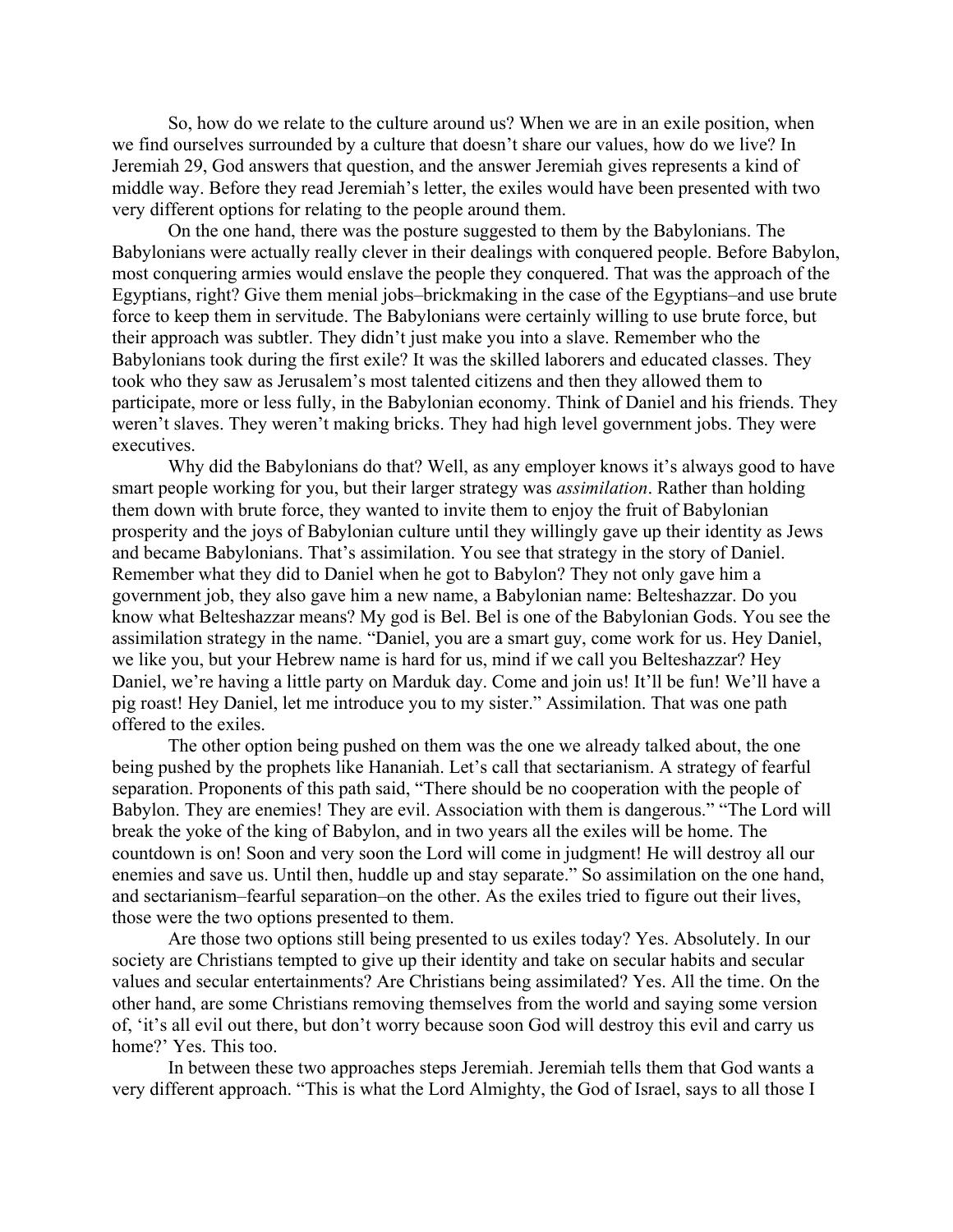carried into exile from Jerusalem to Babylon: "Build houses and settle down; plant gardens and eat what they produce. Marry and have sons and daughters; find wives for your sons and give your daughters in marriage, so that they too may have sons and daughters. Increase in number there; do not decrease. Also, seek the peace and prosperity of the city to which I have carried you into exile. Pray to the Lord for it, because if it prospers, you too will prosper."

This is not sectarianism. This is not the attitude of fearful separation. That approach is explicitly rejected when God tells the people, "Do not listen to those other prophets! They are preaching lies!" The city of Babylon may be full of idols, it may be full of immoral practices, it may be full of corrupt people, but God still wants his people to engage this city. Seek its peace, pray for it. Grow a garden, plant a tree, raise a family, be a neighbor.

This isn't assimilation either. God is very explicit about that. They are not to become Babylonians. They are not to center themselves on the ways and practices and values of Babylon. They are citizens of Jerusalem. God calls them to engage Babylon, but he tells them that he will bring them back to Jerusalem. "I will come to you and fulfill my good promise to bring you back to[Jerusalem]. For I know the plans I have for you," declares the Lord, "plans to prosper you and not to harm you, plans to give you hope and a future. Then you will call on me and come and pray to me, and I will listen to you…I will bring you back to the place from which I carried you into exile". They may be living in Babylon and working in Babylon, but their hearts and hopes and their imaginations are focused on Jerusalem and the promises of God. They are God's people and their hearts are set on his promises, not the trinkets of Babylon.

Can we just stop for a moment so we can hear the deep resonances of the instructions that God gives the exiles? "Build houses. Plant gardens. Have families." "Cultivate the earth. Be fruitful and multiply." Where have we heard instructions like that before? The instructions that God gives the exiles in Babylon are essentially the same as the instructions God gave to Adam and Eve. "Be fruitful and multiply and fill the earth. Cultivate my garden!" Grow and plant and build! Seek the peace of the city!" It's a wholehearted call to engagement. God is not asking the exiles to tolerate their neighbors, he's asking for more than mere civility, he's saying to those Israelites, "Show those Babylonians what paradise looks like!" He's calling them to stand up in the city of Marduk and embody the city of God! And to do it, not with animosity and outrage, but with genuine hope that the Babylonians will recognize the world's true king.

Do I need to apply this? I think you see the implications. Certainly our forbearers in this city managed to apply this passage to life in Grand Rapids. This city is full of institutions founded by women and men who heard the call to seek the welfare of the city. Pine Rest. Wedgewood. Jellema house. Bethany Christian Services. ICCF. Pregnancy Resource Center. Degage. Lutheran Social Services. Catholic Social Services. All of these were founded by people who lived in city of Grand Rapids, but who saw themselves as citizens of the new Jerusalem. People who lived in Grand Rapids, but whose values and hopes and passions and dreams were all focused on King Jesus and filled with his Spirit.

How did the exiles keep their engagement from turning into assimilation? Because that's the danger right? When you engage the culture, you surrender to it instead of staying distinct. The original exiles did that by practicing habits of hope. Think of Daniel again. Daniel 6. All the people of Babylon have been commanded to bow down to King Darius and to worship him alone. They are commanded to put their hopes in Babylonian power. Daniel continues to work for the king, but he doesn't bow down to Darius, instead he goes to his room every day and bows down towards Jerusalem and worships the Lord. He didn't worship Babylonian power, he kept